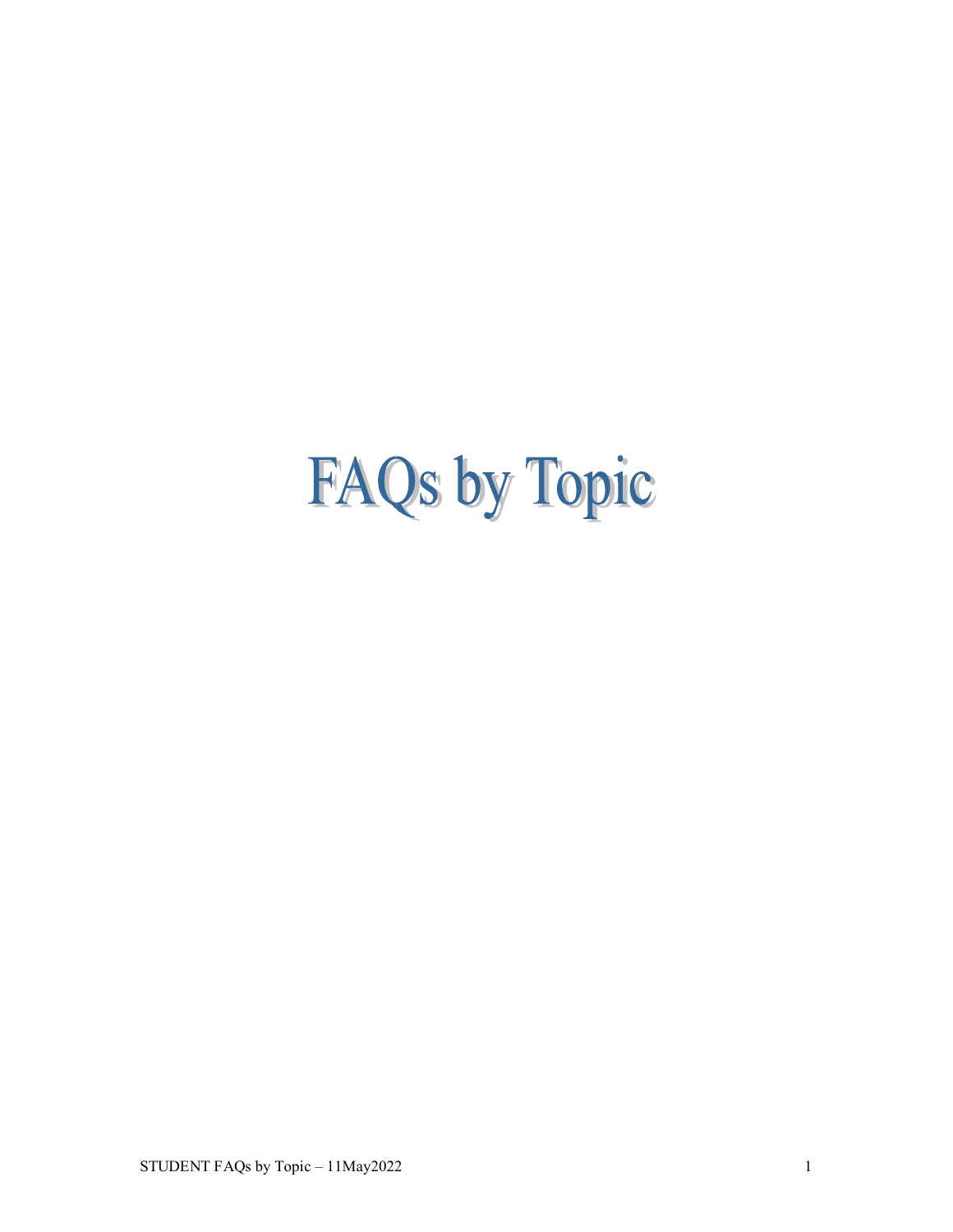#### **Introduction**

We have posted our IRB process related FAQs in a searchable PDF format. You may search by using the CTRL/F key combination. Just type the search word in the box that appears. You may also scroll through the Table of Contents and click on the topic or question of interest.

The FAQs are broken into 4 categories: General Topics; PHIRST (our electronic application system); Student Information; and CITI.

# **Student FAQs**

# **1. If I am doing data analysis only that does not involve contact with human subjects, do I have to submit to the IRB?**

All student-initiated research projects that include information collected from or about humans must be submitted to the IRB for a formal determination as to whether the project is or is not human subjects research.

## **2. Can I obtain a preliminary determination as to whether my project involves human subjects research?**

You should visit the JHSPH IRB website [www.jhsph.edu/irb](http://www.jhsph.edu/irb) where there are "determination request forms" students and post-docs may use (in consultation with their advisors) to obtain from us a preliminary determination as to whether or not your project involves human subjects research and requires IRB oversight.

If you seek information about using existing data, you may submit the IRB Office Determination Request Form for Secondary Data Analysis

If the project involves prospective collection of new data, you may submit the IRB Office for Determination Request Form: Primary (New) Data Collection.

The completed determination request form may be submitted to the IRB Office email address at [JHSPH.IRBOffice@jhu.edu,](mailto:JHSPH.IRBOffice@jhu.edu) and the student's advisor should be included in the email submission.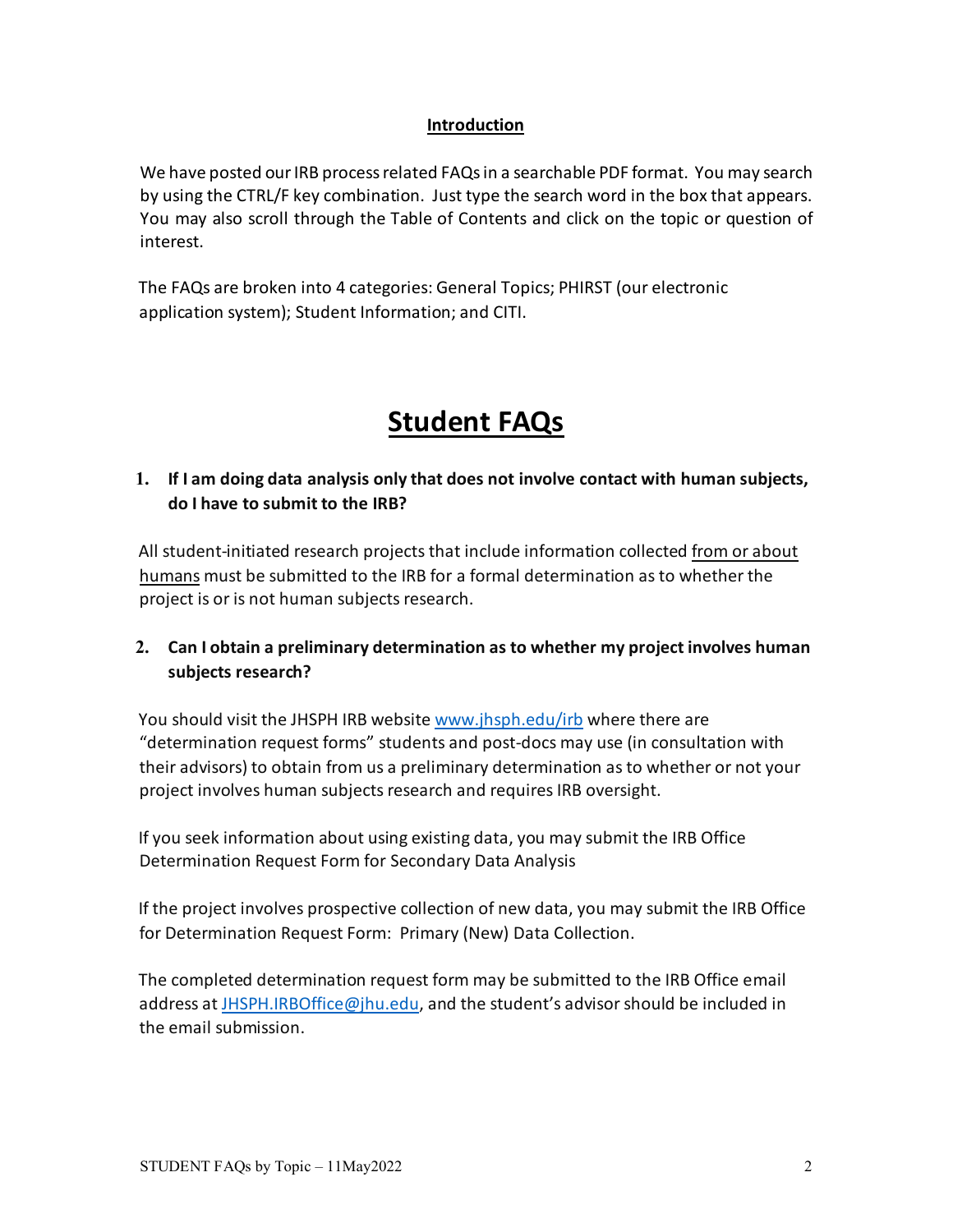**3. Do I need IRB approval if the results of my project are not going to be published, presented at an academic conference, or otherwise disseminated beyond the classroom?** 

Federal regulations do not require IRB approval for activities that fall under the "practice" rather than "research" designation. But the distinction between "public health practice" and "public health research" is very difficult to define. You should submit your proposed project to the IRB for a formal determination.

#### **4. Do I need IRB approval if my project involves key informant interviews?**

Your proposed research requires a formal determination as to whether your project constitutes human subjects research. You may submit the IRB Office Determination Request Form for Primary (New) Data Collection, and include a copy of the survey, questionnaire, interview guide, or a list of the questions that you propose to use to conduct interviews.

#### **5. Do I have to submit my entire research proposal for IRB review if I have received IRB approval at another institution?**

All other students must submit an IRB Office Determination Request Form to the IRB Office even if you have IRB approval for your project from another institution's IRB.

#### **6. Do I need to include researchers as co-investigators on my IRB application if they will not be involved in the data analysis?**

If your project involves only existing data, and no further prospective data collection, you do not have to list on your application the researchers will not be involved in data analysis, even if they original collected the data. You may explain the source of the data in your **IRB Office Determination Request Form** or research plan (if your projects require the submission of a new application). Authorship requirements are separate from IRB requirements.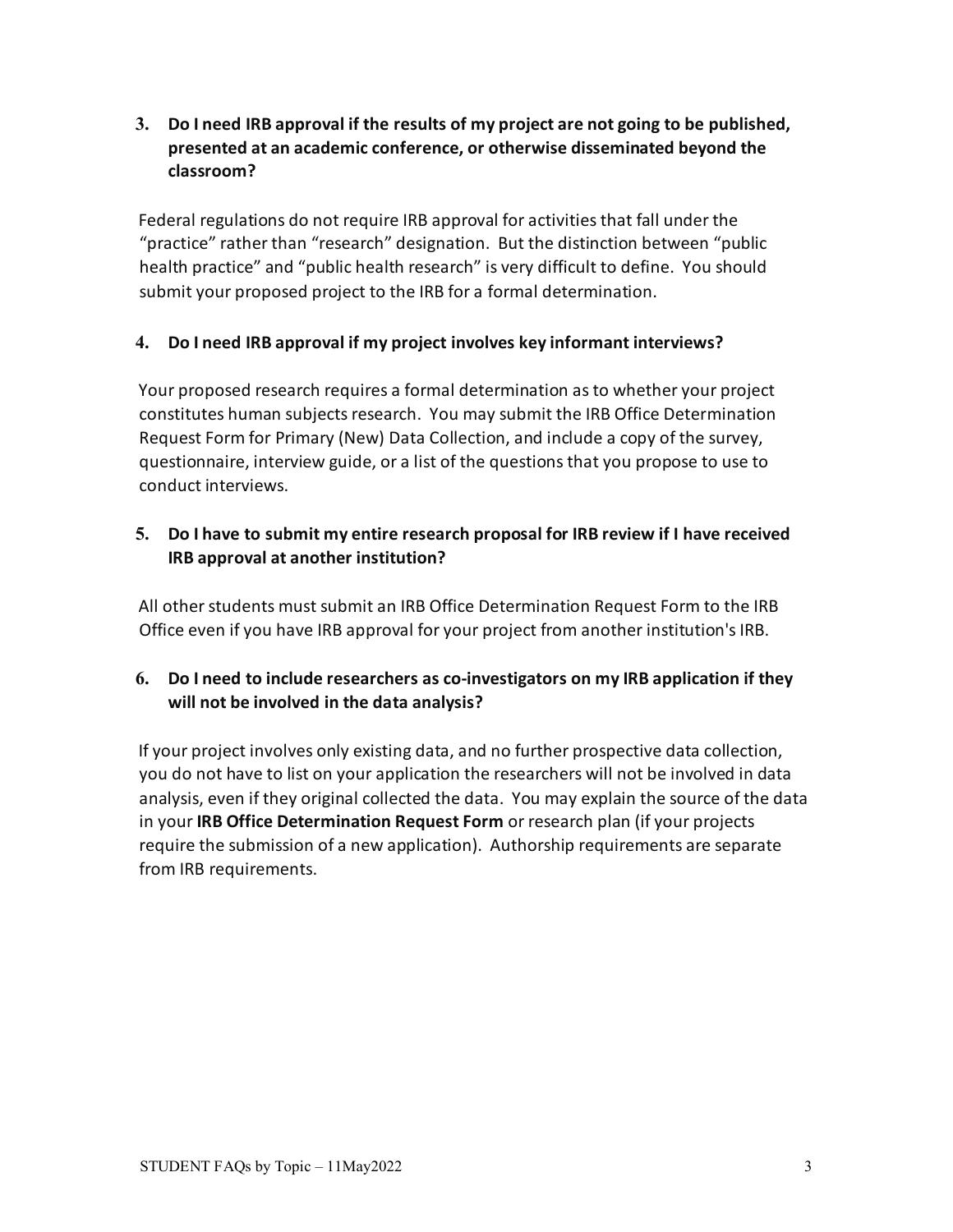### **7. Can I tell people about the research if my application is pending IRB approval?**

You can tell people about the study, but no recruitment, consenting, or data collection may take place because the IRB must review and approve any recruitment material you will use to convey that information.

#### **8. Can I be added to an active, ongoing IRB-approved study?**

The PI of an ongoing, active IRB-approved study may add you as a student investigator by submitting an Administrative Amendment Application through the PHIRST system.

#### **9. Do I have to submit a new application if my capstone project involves data analysis of existing data with no identifiers or linkage?**

All student projects that involve information collected from, or about humans, require IRB review for a formal determination as to whether your project involves human subjects research.

## **10. Do I need a research plan for my dissertation research using secondary data analysis, when the data have identifiers, are linked or coded, and/or qualify as a limited data set under HIPAA?**

A research plan is required if your project involves human subjects research and must be uploaded into your PHIRST system when creating a new application. This should not be your proposal. Instead, make it clear that the data have already been collected, their source, whether you have access to identifiers if they exist, and so on. Include only a brief description of your rationale and analysis plans.

#### **11. If I am listed as a student researcher on a study that was closed, can I still write manuscripts and make dissertation presentations?**

The IRB must continue to oversee the use of identifiable or coded study data. If the study has been terminated and you wish to do additional data analysis on identifiable or coded data, then the PI may submit a new application through the PHIRST system for secondary data analysis.The IRB will look to see whether the proposed new use of the data is consistent with any consent forms signed under the original approved research proposal. If the use is new and not mentioned in the original consent form, the IRB will review the proposal to see if it is ethical to proceed.